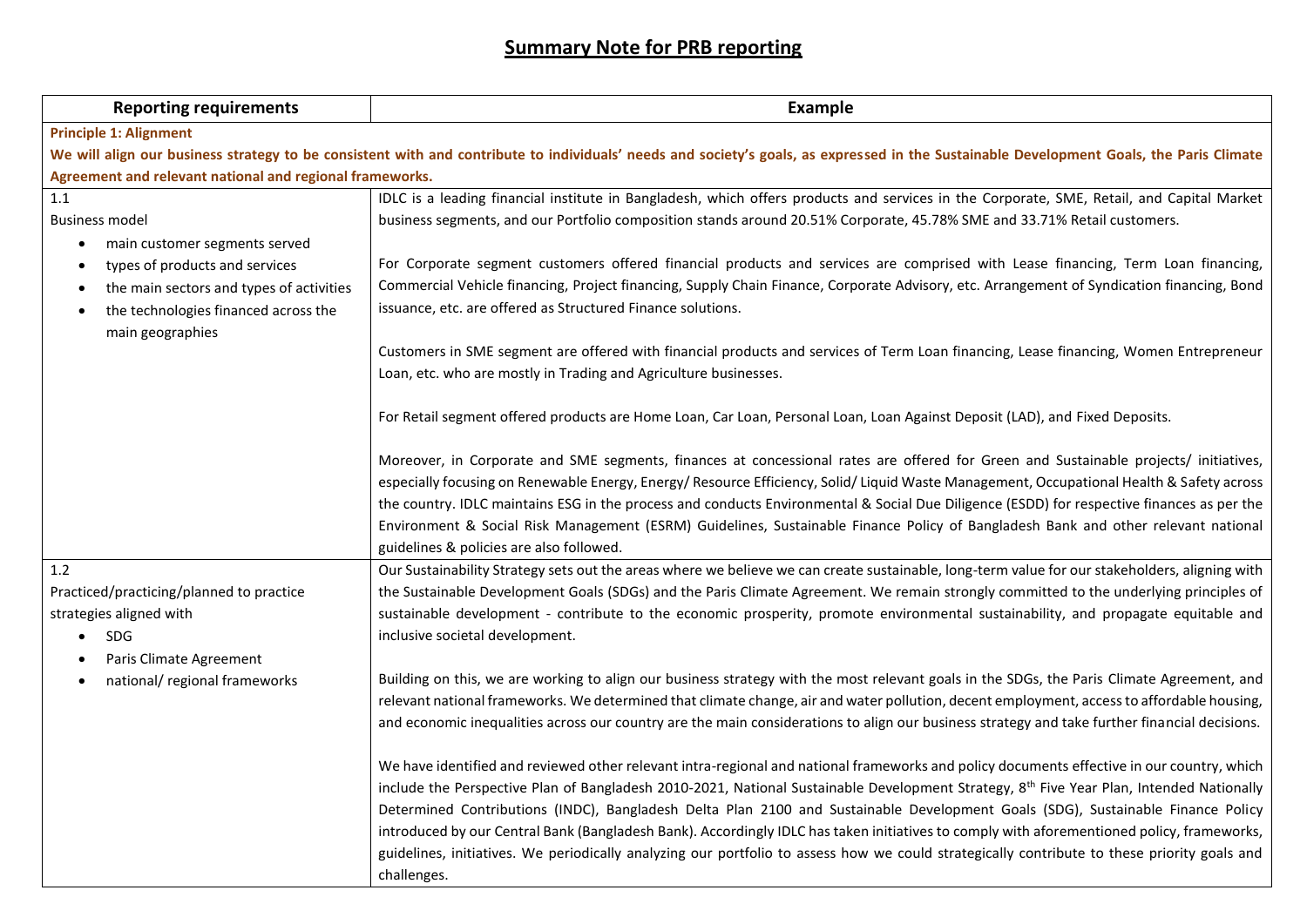## **Principle 2: Impact and Target Setting**

We will work to continuously increase our positive impacts while reducing the negative impacts on, and managing the risks to, people and environment resulting from our activities, products **and services. To this end, we will set and publish targets where we can have the most significant impacts.**

| 2.1 |                                                 | To undertake impact analysis, we have used a methodology combining three methods which are Scoping, Qualitative and Quantitative                    |
|-----|-------------------------------------------------|-----------------------------------------------------------------------------------------------------------------------------------------------------|
|     | a) Impact analysis                              | analysis. Through that, we have analyzed our portfolio to understand our involvement in most impactful sectors, and redesigned our products,        |
|     | • Scope                                         | services and activities in the corporate and SME banking segments. The main sectors in our portfolio are Garments and Knitwear & Textiles           |
|     | • Scale of Exposure                             | (10.05% of our portfolio), Food Production, Processing & Rice Mills (3.53%), Agriculture (2.58%), Telecommunication & Information                   |
|     | • Context & Relevance                           | Technology (2.18%), Plastic & Rubber Industry (1.43%), Iron. Steel & Engineering (1.48%), Pharmaceuticals & Chemicals (1.64%), Power, Gas,          |
|     | • Scale and intensity/salience of impact        | Petroleum, Water & Sanitary (0.48%) and Service (15.36%).                                                                                           |
|     | Areas of the most significant impact            |                                                                                                                                                     |
| C)  | Strategic business opportunities                | Our portfolio is also somewhat concentrated in residential real estate (31.35%), and there is also some exposure in car & personal loans            |
|     |                                                 | (1.89%). We also provide loans for our employees which make up for a small share for the portfolio. In the course of our analysis, we               |
|     |                                                 | determined that these portfolios were strongly associated with impacts that include climate change (Greenhouse Gas (GHG) emissions), air            |
|     |                                                 | and water pollution, biodiversity loss and degradation, and decent employment.                                                                      |
|     |                                                 |                                                                                                                                                     |
|     |                                                 | We also identified relevant intra-regional and national frameworks and policy documents effective in our country, which include the                 |
|     |                                                 | Perspective Plan of Bangladesh 2010-2021, National Sustainable Development Strategy, 8 <sup>th</sup> Five Year Plan, Intended Nationally Determined |
|     |                                                 | Contributions (INDC), Bangladesh Delta Plan 2100, Sustainable Development Goals (SDGs), Sustainable Finance Policy (SFP) introduced by our          |
|     |                                                 | Central Bank (Bangladesh Bank).                                                                                                                     |
|     |                                                 |                                                                                                                                                     |
|     |                                                 | To determine the scale and salience/intensity of these areas of impact, we analyzed our portfolio to identify the industries that were the          |
|     |                                                 | primary contributors to these impact areas. We determined the intensity of GHG emissions in our portfolio was attributable to energy                |
|     |                                                 | consumption through manufacturing industries, mostly RMG and other energy intensive manufacturing concerns.                                         |
|     |                                                 |                                                                                                                                                     |
|     |                                                 | Garments and Knitwear, particularly through energy intensive machineries for productions and other relevant purposes (and through the               |
|     |                                                 | release of wastewater without complying the national standards into the environment), and project finance activities (construction of heavy         |
|     |                                                 | infrastructure, resettlement, grievance mechanism, etc.) are amongst the leading contributors to biodiversity loss and degradation. Therefore,      |
|     |                                                 | we concluded that climate change and biodiversity degradation and loss were IDLC's areas of most significant impact.                                |
|     |                                                 |                                                                                                                                                     |
|     |                                                 | We will work with our clients in high impact sectors, i.e. energy efficient technologies, renewable energy, and identify viable transition          |
|     |                                                 | opportunities, and support them by securing concessional financing facilities that enables them to transform their businesses and align with        |
|     |                                                 | climate and nature positive transition pathways.                                                                                                    |
| 2.2 |                                                 | We have significant exposure in the Garments & Knitwear, Textile, Iron, Steel & Engineering and Agriculture. These industries are                   |
|     |                                                 |                                                                                                                                                     |
|     | • Two SMART targets addressing at least two of  | manufacturing industries and are responsible for releasing chemicals in the atmosphere and surrounding water bodies. There are a very few           |
|     | the most significant impact                     | industries which practice sustainable practices and use Biological/Bio-chemical Effluent Treatment Plant (ETP) for mitigating the negative          |
|     | • A baseline assessed against a particular year | impacts due to their own waste. Releasing chemicals into the water bodies significantly hamper the biodiversity and adversely impact the            |
|     | . Link of the targets with SDG/ the Paris       | climate. In 2021, IDLC Finance Limited has financed 0.382 million USD worth of Biological & Bio-chemical ETPs for reducing the impact of the        |
|     | Agreement/ other relevant international,        | harmful chemicals released by these industrial sectors. Thus, being a responsible banking institution IDLC has taken the target to invest around    |
|     | national or regional frameworks                 | 1.53 (4 times than invested in 2021) million USD in Biological/Bio-chemical ETPs in Garments & Knitwear, Textile, Iron, Steel & Engineering         |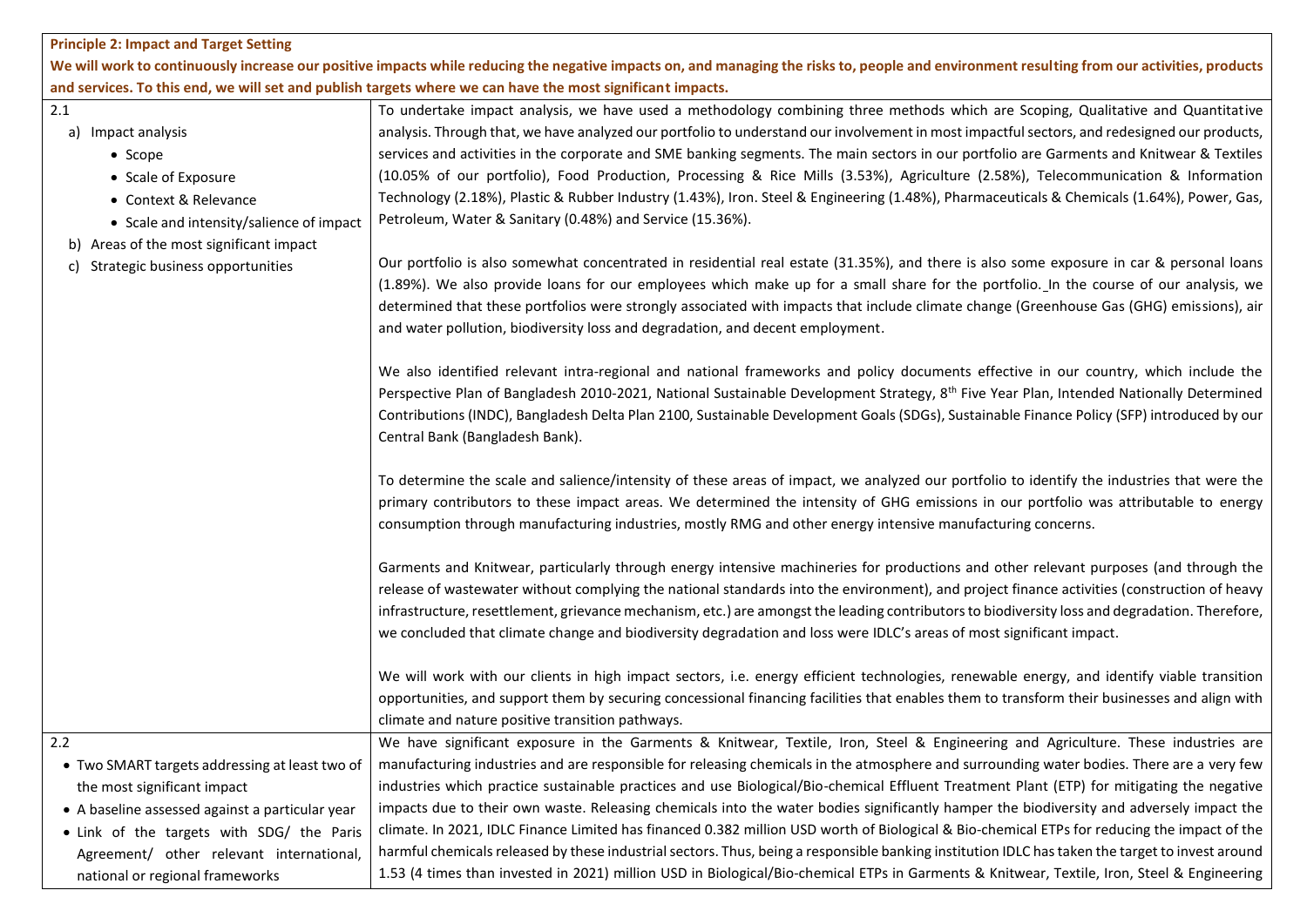| • Acknowledgment of the significant negative                  | Sector by 2025 for positively impacting the climate and mitigating the loss of biodiversity. This target can be associated with (Clean Water      |
|---------------------------------------------------------------|---------------------------------------------------------------------------------------------------------------------------------------------------|
| impacts of the set targets on other                           | and Sanitation), SDG-7 (Affordable and Clean Energy) and SDG-13 (Climate Action).                                                                 |
| dimensions and corrective actions                             |                                                                                                                                                   |
|                                                               | IDLC has 2.85% exposure in Agriculture and among this there have been projects which were green agricultural projects. However, the               |
|                                                               | percentage of green agricultural projects (green agriculture refers to projects like - Earthworm compost manure production, Palm Oil              |
|                                                               | Production, Organic Manure Production from Slurry, Forestation, Organic Framing, Rooftop Agriculture, Fish Cultivation in Cage, Bio-Flock         |
|                                                               | Fish Cultivation, Integrated recycling system (IRS) fish cultivation/Bottom Clean, Financing in coastal aquaculture, Floating system cultivation, |
|                                                               | Hydroponic cultivation/Farming) were only 0.41% of the total portfolio. Bangladesh is an agriculture based country and cannot survive without     |
|                                                               | developing/investing in this sector. The 0.41% makes up for the 14.41% of the total exposure in the Agriculture. As there are options to          |
|                                                               | encourage green agriculture to reduce the carbon emission and sustain the climate, by 2025 IDLC would invest in green agriculture in such a       |
|                                                               | manner so that the green agriculture portfolio is 20% of the exposure in the agriculture sector.                                                  |
|                                                               | GHG emission has become a rising a concern in today's world and organizations around the globe are concentrating their efforts to minimize        |
|                                                               | the carbon emission from different sources and entities for mitigating global warming and climate change. In 2021, IDLC has invested 1.90         |
|                                                               | million USD in energy efficient machineries for reducing carbon emission of 2,847.88 tons of GHG emission in Textile and Steel Sectors. As        |
|                                                               | Garments & Knitwear, Telecommunication & Information Technology (2.18%), Plastic & Rubber Industry (1.43%), Iron. Steel & Engineering             |
|                                                               | (1.48%), Pharmaceuticals & Chemicals (1.64%) are some of the most impactful sectors of IDLC Finance Limited, by 2025 we would invest              |
|                                                               | around million USD 7.60 (4 times of present exposure) in Energy Efficient Machineries with an aspiration of reducing GHG emission of at least     |
|                                                               | 5,000 tons.                                                                                                                                       |
| 2.3                                                           | Measures and actions we plan to put in place include:                                                                                             |
| • List of actions and milestones to meet the set              | • Developing and putting effective policies and processes in place regarding Green and Sustainable finances, engaging with companies in           |
| targets.                                                      | key sectors i.e. RMG, Pharmaceuticals, Steel, Cement, Traders of SME businesses, etc.                                                             |
| • Plans to measure and monitor progress                       | • Finance in environment-friendly approaches and technologies, and ultimately keep increasing lending in our corporate & SME portfolio.           |
| against the set targets (KPI, any changes in                  | • Holding rigorous training sessions and increasing awareness among both the internal and external stakeholders.                                  |
| KPI, and any rebasing of baselines should be<br>transparent). | • Introducing ourselves to different lucrative refinancing schemes for onboarding clients.                                                        |
|                                                               | Our key performance indicators include:                                                                                                           |
|                                                               | • Periodically review and updating our Credit Policy in line relevant regulatory instructions;                                                    |
|                                                               | . Practicing Environmental Social Impact Analysis (ESIA) for impactful projects like economic zone, etc.                                          |
|                                                               | • Practicing ESAP for respective clients as per our ESRM guidelines;                                                                              |
|                                                               | • Engaging with relevant national & international stakeholders; and                                                                               |
|                                                               | • Financing in projects/ initiatives defined as Green projects and Sustainable business of 5% and 20% respectively against our yearly             |
|                                                               | disbursement.                                                                                                                                     |
| 2.4                                                           | Through the continuous support and guidance of the regulatory body, Bangladesh Bank and by arranging time to time awareness programs,             |
| • Implemented actions for the previous targets                | in 2021, IDLC Finance Limited has disbursed green loan of 7.30% of its total long term loan (against target of 5%) and sustainable finance of     |
|                                                               | 20.99% of its total loan (against target of 20%). IDLC intends to increase this exposure in the coming days for building a sustainable portfolio. |
|                                                               |                                                                                                                                                   |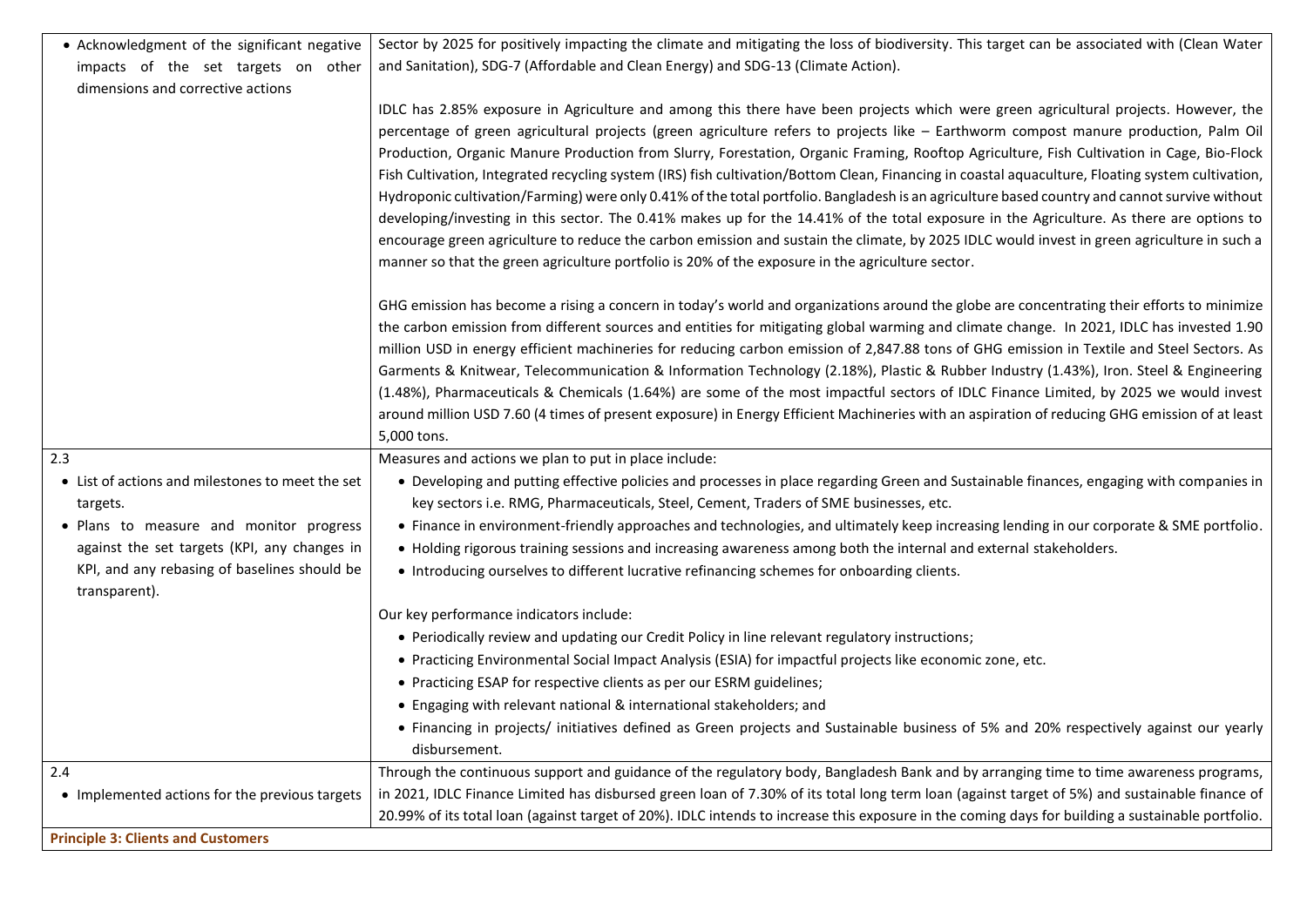| We will work responsibly with our clients and our customers to encourage sustainable practices and enable economic activities that create shared prosperity for current and future |                                                                                                                                                  |  |  |
|------------------------------------------------------------------------------------------------------------------------------------------------------------------------------------|--------------------------------------------------------------------------------------------------------------------------------------------------|--|--|
| generations.                                                                                                                                                                       |                                                                                                                                                  |  |  |
| 3.1                                                                                                                                                                                | We identify our stakeholders under three faceted sustainability dimensions - economic, social and environmental. Aligned with stakeholder        |  |  |
| Policies and practices to promote responsible                                                                                                                                      | identification, the sustainable business objectives are designed considering the stakeholder's expectation. By assessing the objectives, we      |  |  |
| relationships with customers                                                                                                                                                       | have formulated strategies that complement our business model with the value creation process that targets stakeholders' expectations.           |  |  |
|                                                                                                                                                                                    | Periodically our Human Resource Department (HRD) conducts staff training programme to ensure that staff are adequately trained on treating       |  |  |
|                                                                                                                                                                                    | customers fairly and unconscious bias. Alongside different incentive campaigns and remuneration policies are in place for sales departments,     |  |  |
|                                                                                                                                                                                    | and senior management strongly discourages any mis-selling, and other unfair practices.                                                          |  |  |
| 3.2                                                                                                                                                                                | Since 2014 we have been offering concessional finance for Green projects/ initiatives to our clients, and creating awareness amongst them        |  |  |
| Plans to work with customers to encourage                                                                                                                                          | to adopt such environment-friendly technology/ approaches. To do so, we have first trained our employees who are client-facing, and              |  |  |
| sustainable practices                                                                                                                                                              | capacitated them to engage with clients, especially those in high impact sectors. We are starting to see some incremental changes in adoption    |  |  |
|                                                                                                                                                                                    | of environment-friendly technologies i.e. certified Green Building, energy/resource efficient technologies, waste management technologies,       |  |  |
|                                                                                                                                                                                    | etc. We have identified clients in high impact sectors which include energy, natural resources, transport, agriculture, and are starting to      |  |  |
|                                                                                                                                                                                    | engage with them to discuss their transition plans and identify opportunities to support them. We keep encouraging our clients to conduct        |  |  |
|                                                                                                                                                                                    | investment-grade energy audit, different certifications, and accordingly we are claiming refinance facility offered by Central Bank of           |  |  |
|                                                                                                                                                                                    | Bangladesh (Bangladesh Bank).                                                                                                                    |  |  |
| <b>Principle 4: Stakeholders</b>                                                                                                                                                   |                                                                                                                                                  |  |  |
|                                                                                                                                                                                    | We will proactively and responsibly consult, engage and partner with relevant stakeholders to achieve society's goals.                           |  |  |
| 4.1                                                                                                                                                                                | As part of the process of undertaking our impact analysis, we follow the regulatory instructions from respective authorities and periodically    |  |  |
| Stakeholders (consulted, engaged, collaborated                                                                                                                                     | consult with them regarding challenges and priorities, i.e. Central Bank of Bangladesh (Bangladesh Bank), Department of Environmental (DoE),     |  |  |
| or partnered) to implement PRB including-                                                                                                                                          | Sustainable and Renewable Energy Development Authority (SREDA), etc. related to Sustainable Development Goals (SDGs). We identified              |  |  |
| Identification process<br>$\bullet$                                                                                                                                                | these stakeholders through a stakeholder mapping exercise considering relevant national policies and guidelines. We are also engaged with        |  |  |
| Addressed issue<br>$\bullet$                                                                                                                                                       | different associations and forums e.g. BGMEA, BKMEA, IFC-PACT, etc. to address industry specific issues.                                         |  |  |
| <b>Principle 5: Governance &amp; Culture</b>                                                                                                                                       |                                                                                                                                                  |  |  |
|                                                                                                                                                                                    | We will implement our commitment to these Principles through effective governance and a culture of responsible banking                           |  |  |
| 5.1                                                                                                                                                                                | At IDLC, we view the governance and oversight of our distinctive business model and prudent strategy as key to the ongoing creation and          |  |  |
| Relevant governance structures, policies and                                                                                                                                       | delivery of value to our stakeholders, particularly in an economic environment that remains both uncertain and challenging. Our Board's          |  |  |
| procedures to manage impacts                                                                                                                                                       | primary role is to provide leadership, ensure that it is appropriately managed and deliver long-term shareholder value. It also sets the Group's |  |  |
|                                                                                                                                                                                    | strategic objectives and provides direction as a whole. A number of key divisions are reserved for and may only be made by the Board, which      |  |  |
|                                                                                                                                                                                    | enables it and the executive management to operate within a clear governance framework. IDLC also established and embraced - both in             |  |  |
|                                                                                                                                                                                    | letter and spirit – the Code of Conduct, signed by each and every employees as an acceptance to adhere to the principles of the Code during      |  |  |
|                                                                                                                                                                                    | all business dealings. The Code also sets out guidance on best practices in the form of principles and provisions on how we should adopt and     |  |  |
|                                                                                                                                                                                    | follow good governance practices. It has been the Board's view that the Company's governance regime has been fully compliant with the best       |  |  |
|                                                                                                                                                                                    | practices set out in the Code during the year under review. Our CEO & MD overseeing the integration and implementation of the Principles,        |  |  |
|                                                                                                                                                                                    | and reporting progress to the Executive Committee, quarterly submitted by Sustainable Finance Unit (SFU).                                        |  |  |
| 5.2                                                                                                                                                                                | Our approach to responsible and sustainable banking is led by our CEO & MD, who is a passionate advocate and regularly addresses employees       |  |  |
| Initiatives and measures to foster responsible                                                                                                                                     | on the topic. Periodical in-house training sessions are organized for employees about sustainability, including the Principles for Responsible   |  |  |
| banking culture among its employees including-                                                                                                                                     | Banking, Collective Commitment to Climate Action, and assistant managers and above across different business areas are now acquainted            |  |  |
|                                                                                                                                                                                    | with it. Currently the Principles are under integration in all relevant businesses and strategic decisions across IDLC.                          |  |  |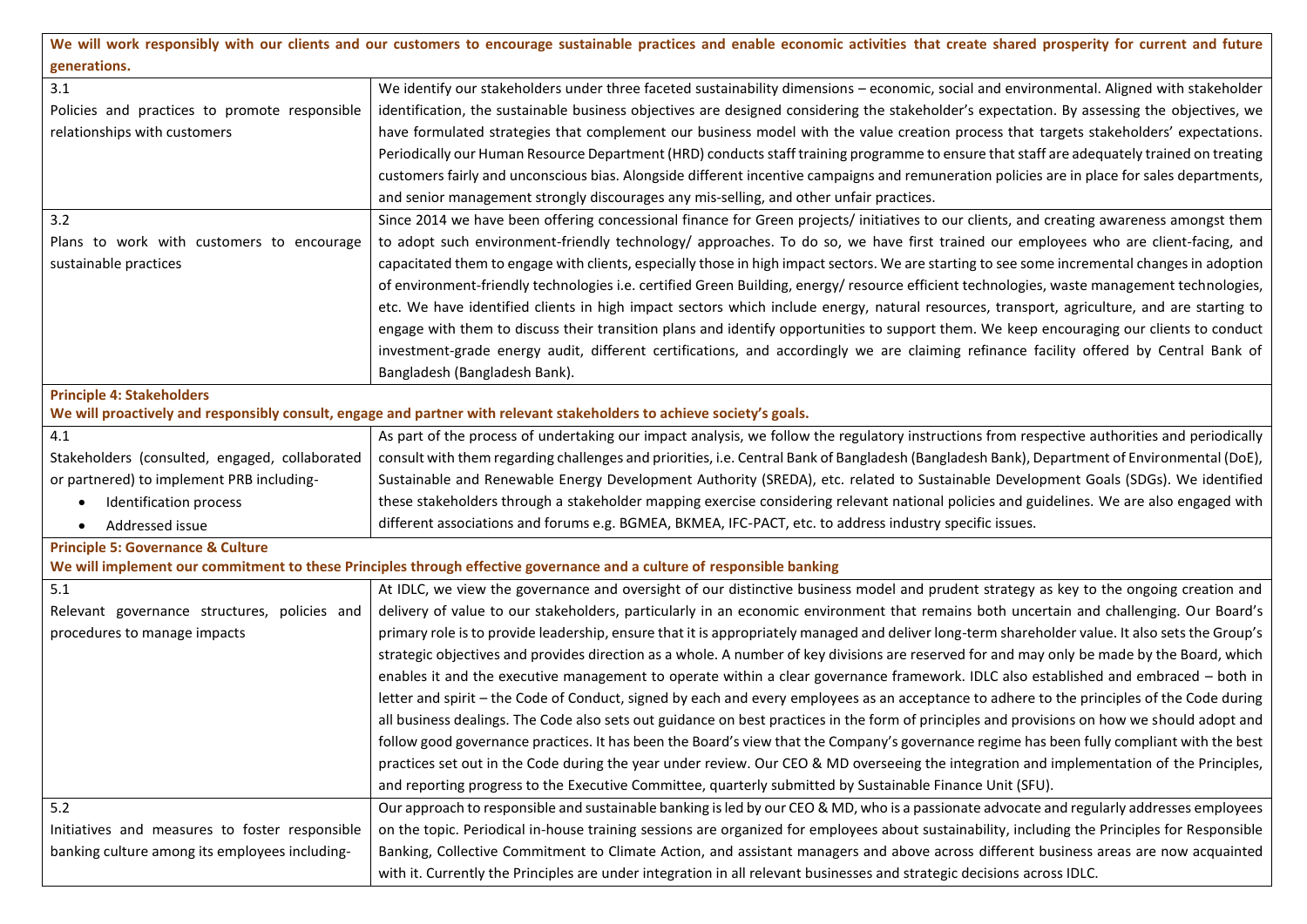| Remuneration<br>structures<br>and<br>$\bullet$        | IDLC's employees are reviewed against their job objectives set in online performance appraisal system, which are reviewed semi-annually                                                                                      |
|-------------------------------------------------------|------------------------------------------------------------------------------------------------------------------------------------------------------------------------------------------------------------------------------|
| performance management                                | and annually. The appraisal system enables us to emphasize on the growth of our employees as well as identify their learning and career                                                                                      |
| Leadership                                            | development needs. As a part of this process, through constructive dialogue, our employees are also encouraged to work on areas where                                                                                        |
| Communication                                         | there is scope of improvement. Senior management is now considering to start reviewing the KPIs in employees' performance appraisals, and                                                                                    |
|                                                       | to include key performance indicators related in implementing the Principles.                                                                                                                                                |
|                                                       |                                                                                                                                                                                                                              |
|                                                       | Our robust organizational leadership structure is composed of diversity that enables us to foster and converge a range of opinions and                                                                                       |
|                                                       | perspectives that are aligned with the long-term interests of the Company. Our highest levels of compliance with all the statutory and                                                                                       |
|                                                       | regulatory requirements and uncompromised stance with regards to ethics in our day-to-day business have led to the creation of a robust                                                                                      |
|                                                       | governance structure that ultimately delivers sustainable stakeholder value.                                                                                                                                                 |
|                                                       | Aligned with our focus to foster responsible banking culture, we periodically communicate with our employees and also with other financial                                                                                   |
|                                                       | institutes operating in the country.                                                                                                                                                                                         |
| 5.3                                                   | Our Sustainable Finance Unit (SFU) is working under close supervision of senior management to define the targets with actions in line with                                                                                   |
| Governance Structure for-                             | the Principles, monitoring progress towards their achievement to ensure we are on track, and identifying and addressing any unexpected                                                                                       |
| Target-setting with actions                           | negative impacts.                                                                                                                                                                                                            |
| Remedial action<br>unachieved/<br>for                 |                                                                                                                                                                                                                              |
| negative impacts                                      | Our senior management is to determine remedial action where targets are not on track, or where measures need to be put in place to address                                                                                   |
|                                                       | unforeseen negative impacts.                                                                                                                                                                                                 |
|                                                       |                                                                                                                                                                                                                              |
| <b>Principle 6: Transparency &amp; Accountability</b> |                                                                                                                                                                                                                              |
|                                                       | We will periodically review our individual and collective implementation of these Principles and be transparent about and accountable for our positive and negative impacts and our                                          |
| contribution to society's goals.                      |                                                                                                                                                                                                                              |
| 6.1                                                   | Our Sustainable Finance Unit (SFU) and Credit Risk Management (CRM) teams are working together to align business strategy with necessary                                                                                     |
| Progress                                              | guidance from senior management, and gradually will be focusing more on environment and social betterment. Meantime, updated our                                                                                             |
| Priorities and ambitions to align with                | Credit Policy in line with 6 principles of the PRB, CCCA, ESRM Guidelines, Green & Sustainable Finance Policy, and other national level policy                                                                               |
| good practices                                        | and frameworks. We are also aligning our MIS to report on PRB and CCCA in line with the Taskforce on Climate-related Financial Disclosures                                                                                   |
| Changes in existing practices                         | (TCFD) recommendations, in order to understand our climate risk.                                                                                                                                                             |
|                                                       |                                                                                                                                                                                                                              |
|                                                       | We maintain our Board approved Code of Conduct and IDLC Pulse, which guides every employee to maintain IDLC culture, uphold its norms                                                                                        |
|                                                       | and values. IDLC senior management always encourages women employees to come forward, and driving towards equality and gender                                                                                                |
|                                                       | balance. IDLC employees shows highest ethical standards and acts with integrity by maintaining better balance between work and personal<br>life.                                                                             |
|                                                       |                                                                                                                                                                                                                              |
|                                                       | IDLC's CSR activities of 2021 include prestigious scholarship programs designed to sponsor the education of disadvantaged meritorious female                                                                                 |
|                                                       | students who are the first in their family to pursue university level education, emergency food support for the ultra-poor families impacted                                                                                 |
|                                                       | by COVID-19, donating Ambulance to Provide Burial Service to the Underprivileged, community tree plantation program, building a solar<br>powered village and Free Surgical Repair of Fistula of Poor and Marginalized Women. |